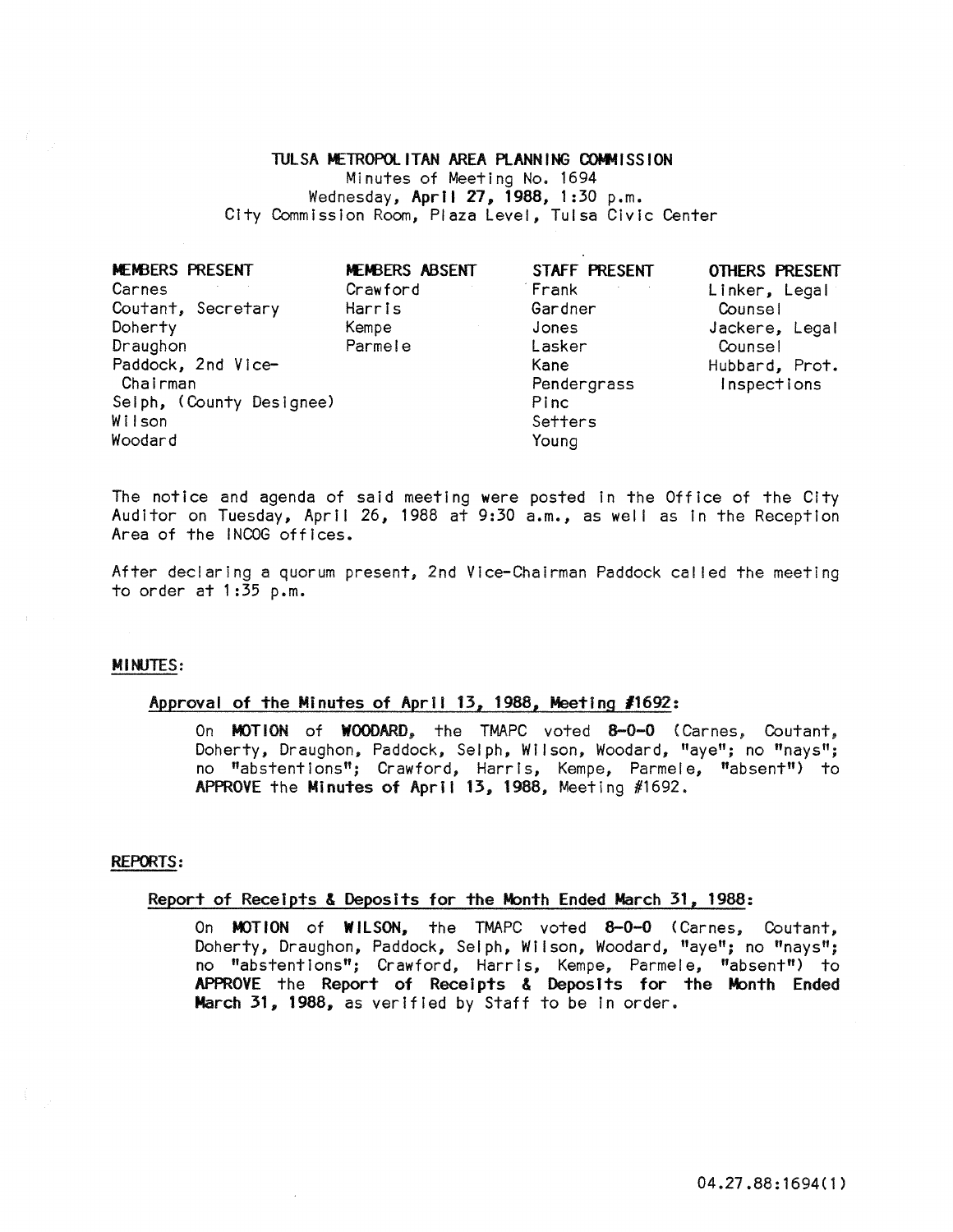# REPORTS - Cont'd

### Committee Reports:

Mr. Doherty advised that the Rules & Regulations Committee had met this date to discuss changes to the Zoning Code regarding manufactured housing and related Items, and would be meeting next Wednesday; May 4th. Mr. Doherty reported that the Committee had met last week to consider amendments to the City and County Zoning Codes regarding sexually-oriented businesses, specifically clarification of the spacing requirements and requiation in general. The Committee made no formal recommendation to the TMAPC.

Ms. Wilson announced the Budget & Work Program Committee had requested a joint TMAPC Committees work session to review the FY<br>88-89 budget and submit work program ideas. This is scheduled for Wednesday, May 4th, upon adjournment of the regular TMAPC meeting.

# Director's Report:

Staff briefing on positions papers prepared by various task forces for the Goals for Tomorrow Citizen's Congress. Mr. Jerry Lasker introduced the fol lowing INCOG Staff members who reviewed the reports of the various task forces Involving INCOG and/or TMAPC:

Mr. Irving Frank - Design of the Area Task Force Mr. Tom Kane - Transportation Task Force Mr. Gaylon Pinc - Environmental Task Force Mr. Bob Pendergrass - Housing Task Force Ms. Susan Young - Government Coordination Task Force

The Staff answered general questions from the TMAPC members as related to the work and objectives of each task force.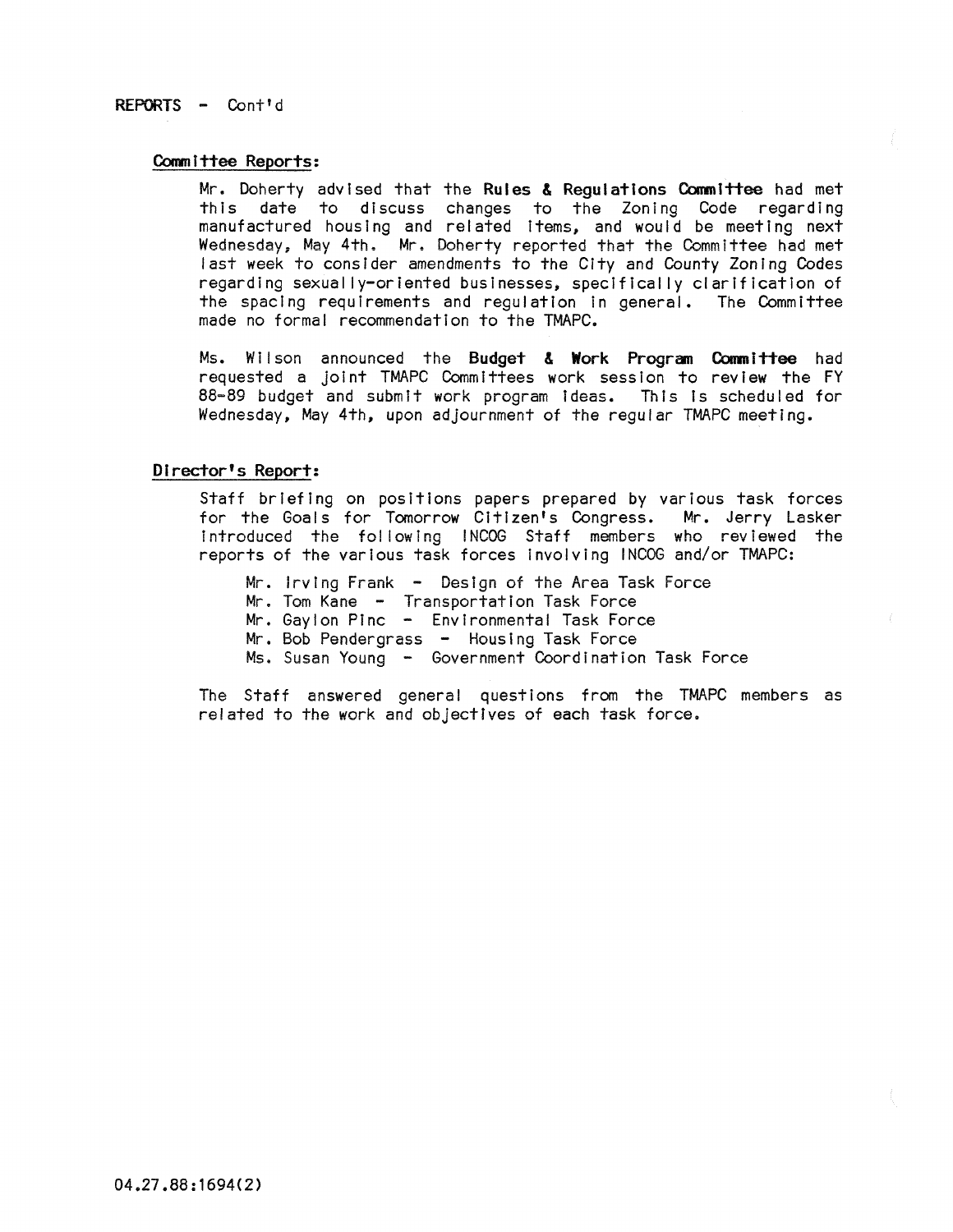#### ZONING PUBLIC HEARING:

Application No.: Z-6194 Present Zoning: AG Present Zoning: AG Present Zoning: AG Present Zoning: CO Applicant: **Jenks**<br>
Location: East of the SE/c of East 91st Street & South Mingo Road East of the SE/c of East 91st Street & South Mingo Road Date of Hearing: April 27, 1988 Presentation to TMAPC by: Loren H. Jenks, 4823 Imogene, Houston, TX Phone: (713/668-7540)

## Relationship to the Comprehensive Plan:

The District 18 Plan, a part of the Comprehensive Plan for the Tulsa Metropolitan Area, designates the subject property Low Intensity –<br>Corridor.

According to the "Zoning Matrix", the requested CO District is In accordance with the Plan Map.

#### Staff Recommendation:

Site Analysis: The subject tract is approximately four acres in size and located east of the southeast corner of South Mingo Road and East 91st Street. It is partially wooded, gently sloping, contains a single-family dwel ling and large detached accessory building, and Is zoned AG.

Surrounding Area Analysis: The tract is abutted on the north across East 91st Street by vacant property zoned CO; on the east by a landscape nursery zoned CO and AG; on the south by vacant property zoned AG; and on the west by vacant property zoned CS.

Zoning and BOA Historical Summary: Corridor zoning, as well as CS zoning, has been approved in the immediate area.

COnclusion: Based on the Comprehensive Plan and existing zoning patterns in the area, Staff can support the requested CO rezoning. The type of use and corresponding intensity of use is subject to the Corridor Site Plan review and approval process as specified In the Zoning Code. No use is permitted as a matter of right In the CO District.

Therefore, Staff recommends APPROVAL of CO zoning as applied for in Z-6194.

#### Comments & Discussion:

In reply to the Chairman, the applicant stated agreement to the Staff recommendation. In reply to Mr. Doherty, Mr. Gardner commented that the primary basis for the Staff's recommendation for approval was the physical fact of extensive CO zoning. He added that the Comprehensive Plan cal led for CO zoning, and confirmed Mr. Doherty's statement that the policy of not granting CO prior to the purchase of right-of-way was superceded, In this case, by the mentioned physical facts of the other CO zoning on the adjacent tracts.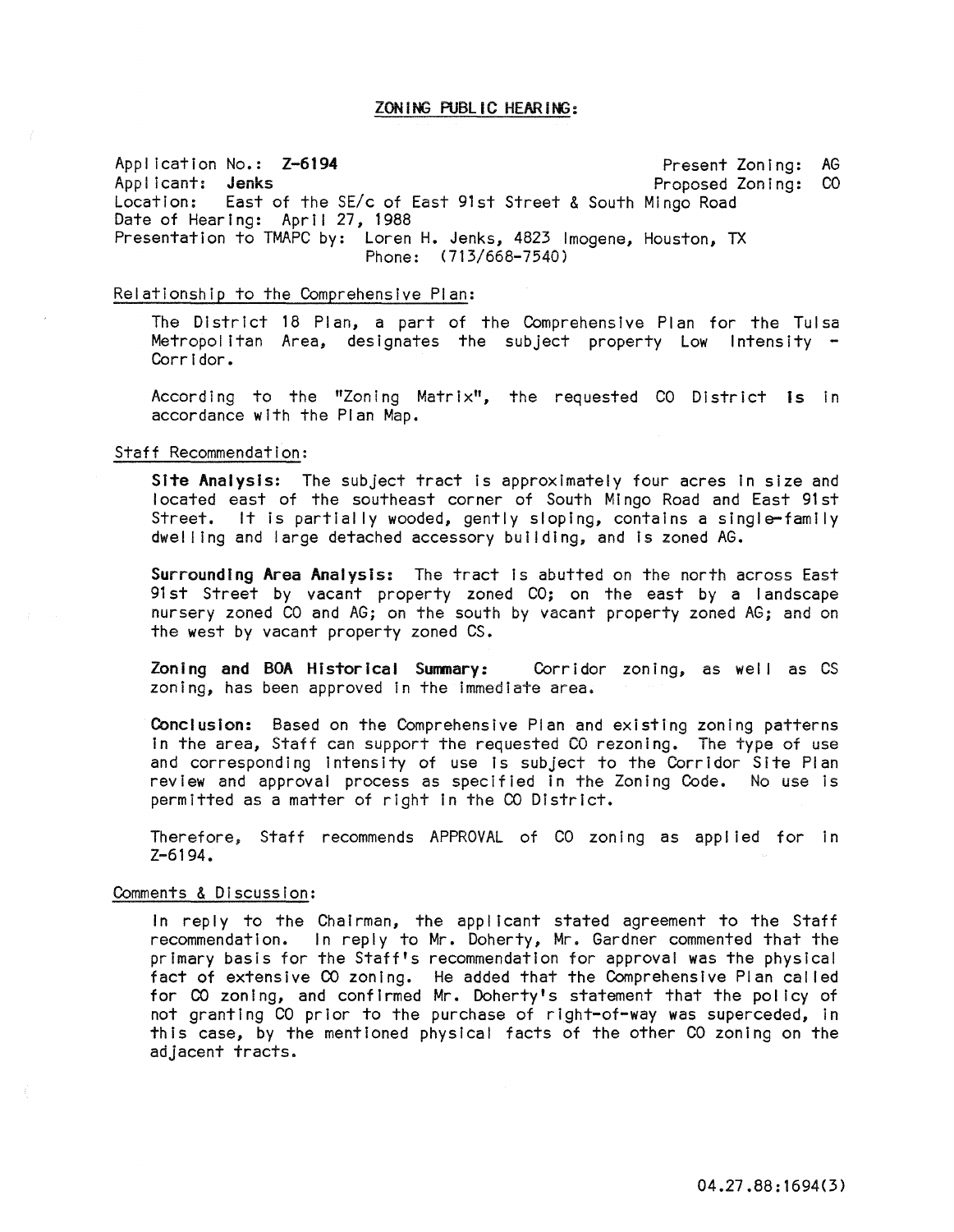# TMAPC ACT ION: 8 members present

On MOTION of CARNES, the TMAPC voted 8-0-0 (Carnes, Coutant, Doherty, Draughon, Paddock, Sel ph, Wi I son, Woodard, "aye"; no "nays"; no "abstentions"; Crawford, Harris, Kempe, Parmele, "absent") to APPROVE Z-6194 Jenks for CO zoning, as recommended by Staff.

## Legal Description:

The north 330' of Lot 1, Section 19, T-18-N, R-14-E, Tulsa County, Oklahoma, except the east 302' thereof, and less the west 467' thereof.

#### \* \* \* \* \* \* \*

Application No.: Z-6183 Applicant: Boswell Present Zoning: RS-2 Proposed Zoning: OL Location: NE/c of East 22nd Street and South Main Street Size of Tract: .78 acres, approximate

Date of Hearing: April 27, 1988 Presentation to TMAPC by: Mr. Robert Boswell, 401 So. Boston, #730 (582-7834)

NOTE: OL zoning was approved on this tract by the TMAPC on 12/23/87 and by the City Commission on 1/19/88. It has been determined that the applicant provided an Incomplete/Incorrect legal description and the case must be reheard.

Relationship to the Comprehensive Plan:

The District 7 Plan, a part of the Comprehensive Plan for the Tulsa Metropolitan Area, designates the subject property Medium intensity - No Specific Land Use.

According to the "Zoning Matrix" the requested OL District Is In accordance with the Plan Map.

Staff Recommendation:

Site Analysis: The subject tract Is .78 acres In size and Is located at the northeast corner of East 22nd Street South and South Main Street. It Is partially wooded, flat, contains a large single-family dwel I ing, and Is zoned RS-2.

Surrounding Area Analysis: The tract Is abutted on the north by the parking lot for the Akdar Shrine Temple, zoned OM; on the east by a single-family dwelling on a large lot, zoned RM-2; on the south across East 22nd Street by a condominium complex, zoned RM-2; and on the west across South Main Street by an office building, zoned OH.

Zoning and BOA Historical Summary: Both medium intensity and high Intensity office zoning has been approved in the immediate area of the subject tract.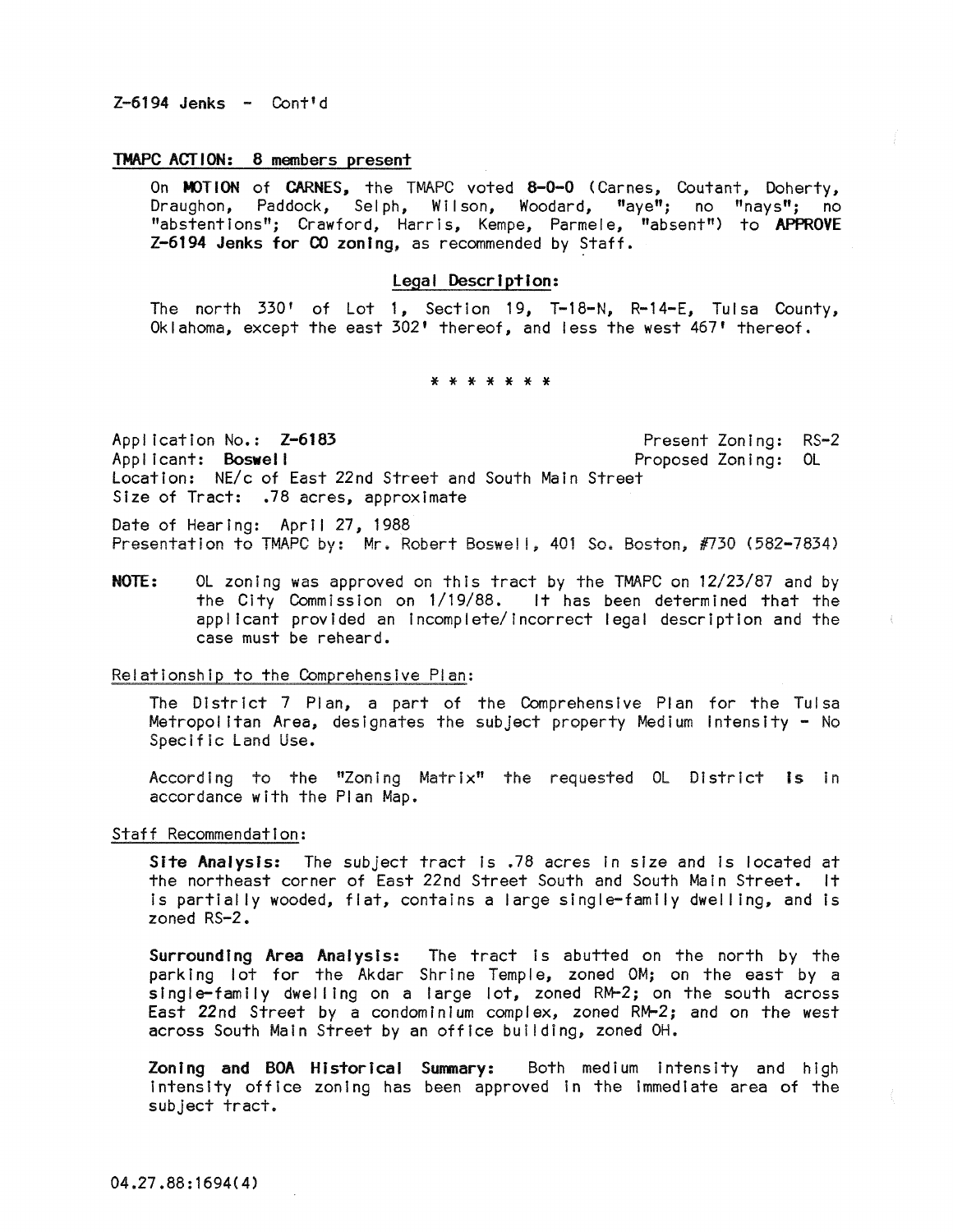Conclusion: Based on the Comprehensive Plan, and existing office zoning to the north and west, Staff can support the requested OL rezoning. The OL zoning will serve as a buffer from the higher intensity OM zoning to the north and for the residential area to the southeast.

Therefore, Staff recommends APPROVAl of Z-6183 and the OL zoning as requested.

#### Comments & Discussion:

Mr. Coutant advised that due to a conflict, he would be abstaining on this case. In response to Mr. Carnes, Staff reviewed the previous hearing on this appl lcation, and explained the applicant had submitted an Incorrect legal which has required this rehearing.

# TMAPC ACTION: 8 members present

On MOTION of DOHERTY, the TMAPC voted 7-0-1 (Carnes, Doherty, Draughon, Paddock, Selph, Wilson, Woodard, "aye"; no "nays"; Coutant, "abstaining"; Crawford, Harris, Kempe, Parmele, "absent") to APPROVE Z-6183 Boswell for Ol. as recommended by Staff.

### Amended Legal Description:

Lots 8, 9 and 10, Block 2, 3rd AMENDED PLAT OF THE RIVERSIDE DRiVE ADDITION, to the City of Tulsa, Tulsa County, Oklahoma.

### PUBL IC HEARING:

TO CONSIDER AMENDMENTS TO TITLE 42, TULSA REVISED ORDINANCES (TULSA ZONING CODE), AND THE TULSA COUNTY ZONING<br>CODE, PERTAINING TO SPACING REQUIREMENTS AND THE CODE, PERTAINING TO SPACING REQUIREMENTS AND THE REGULATIONS OF SEXUALLY-ORIENTED BUSINESSES

#### Comments & Discussion:

Mr. Bob Gardner presented the draft alternatives as submitted by the Rules and Regulations Committee and the INCOG Staff for the City and County Zoning Codes as relates to sexually-oriented businesses; specifically the measurement of distance from a sexually-oriented business.

Commissioner Selph commented that the proposed amendments extended from a case in Tulsa County (near Hissom Memorial Center) with some ambiguity in the County Zoning Code, as the Code did not present a clear determination on how to measure distances. Therefore, he had asked the Rules and Regulations Committee to review the Code. He reiterated Mr. Gardner's comments that the question regarding measurement was, do you measure from the wall of the sexually-oriented businesses to the building wall of the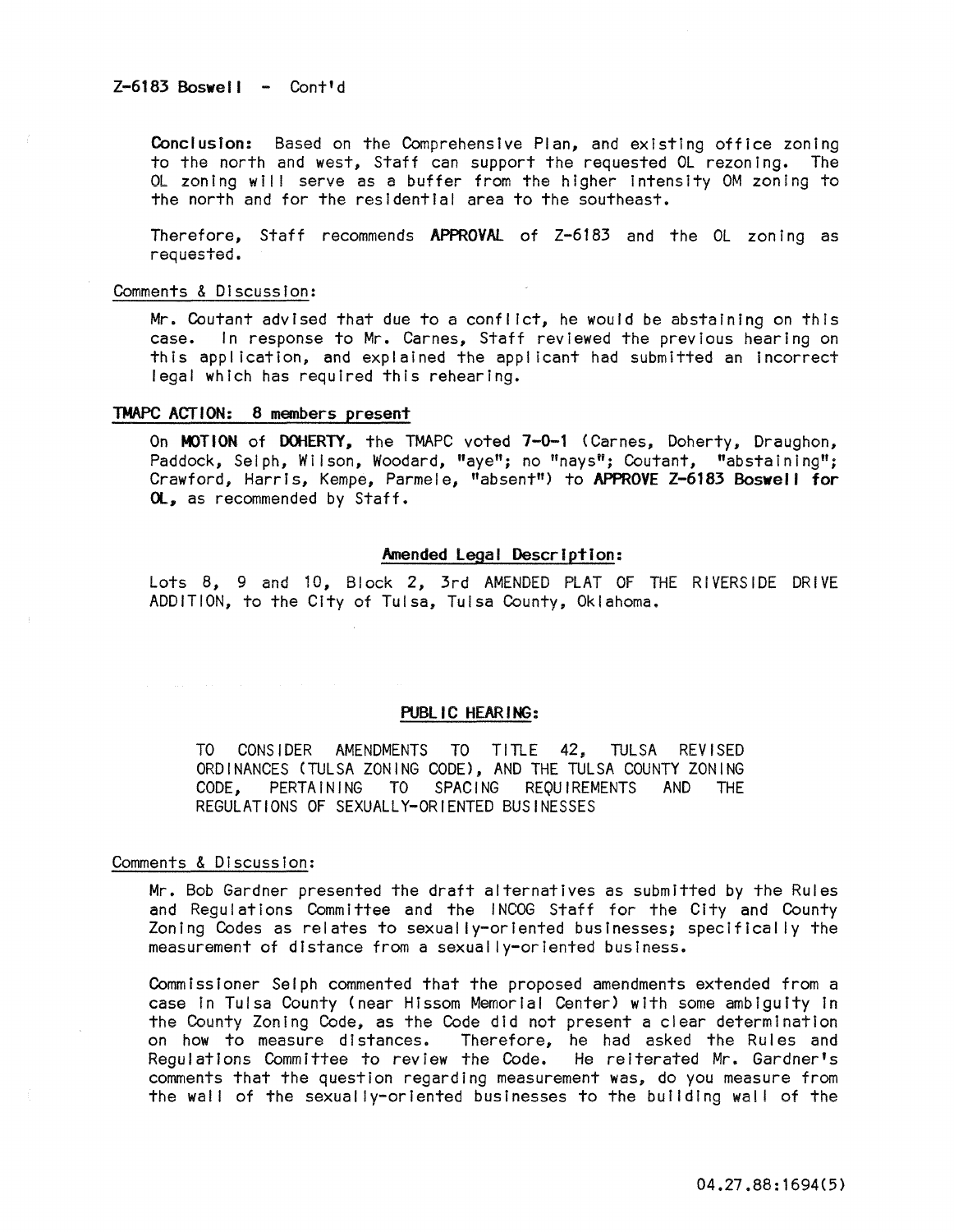protected property (church, school, park), or do you measure to property I ine of the protected property? In regard to the issue with Hissom, Commissioner Selph stated that the County Inspector made a determination, based on a legal ruling in Tulsa District Court, that the measurement should be from the wall of the sexually-oriented business to the property line of Hissom. He added that this was a significant factor with this particular case, in that the measurement to the property line, Hissom would fall within the 500' as outlined in the Code. Had the measurement been from building wall to building wall, then Hissom would have fallen outside the 500' measurement and the County Inspector would have had to Issue the zoning clearance permit; however, based on their research, the measurement was from the building wall to the property line. Commissioner Selph commented that he felt It Important to remember that the Intent and purpose of this section of the Code was to provide some sort of reasonable protection for schools, churches, parks, etc. He added that he felt the entire property should be protected; further, that the children on the school grounds should be afforded the same protection as the children in the classrooms. Commissioner Selph submitted a request that the TMAPC also consider Increasing the distance In the County Code from 300' to 500' In regard to spacing from residentially zoned areas.

Mr. Doherty, as a member of the Rules and Regulations Committee, acknowledged Staff's attempts to satisfy the Committee members requests, and Inquired If the Staff recommendation offering a 750' measurement from building wall to building wall took into consideration the children on the school grounds as well as those in classrooms. Mr. Gardner stated that the 750' measurement on school grounds would protect elementary schools, but may not cover the 40 acre high school site or church site. Mr. Doherty stated his principal concern was protecting school children, with a close second to church property. His reasoning being that children on church property were afforded a I ittle closer supervision, and school children were on the school property on a mandatory basis and for longer periods of time than the ch!ldren on church property.

#### Interested Parties:

Ms. Shirley Hoppes Mr. Wendel I Sharpton Ms. Julia L. Teska Mr. Joe Traynham Ms. Fran Pace Rev. Douglas Cate Mr. T.J. Davis Mr. Blake K. Champl In Mr. Thomas A. Litteer Mr. Ron Heinsoth Ms. Elaine Porter Ms. Evelyn Fulkerson

### Address:

| 1226 South Fulton, Tulsa        | 74112 |
|---------------------------------|-------|
| 15 Saddlerock Rd., Sand Springs | 74063 |
| 1543 Swan Drive, Tulsa          | 74120 |
| 4825 Bermuda Ave., Sand Springs | 74063 |
| 1326 South Florence             | 74104 |
| 2800 South Yale                 | 74114 |
| Sand Springs City Hall          | 74063 |
| 1211 South Canton, Tulsa        | 74112 |
| 1630 N. McKinley, Sand Springs  | 74063 |
| 3103 Bahama Dr., Sand Springs   | 74063 |
| 1859 So. 147th W. Ave, S.S.     | 74063 |
| 2331 East 5th Place             | 74104 |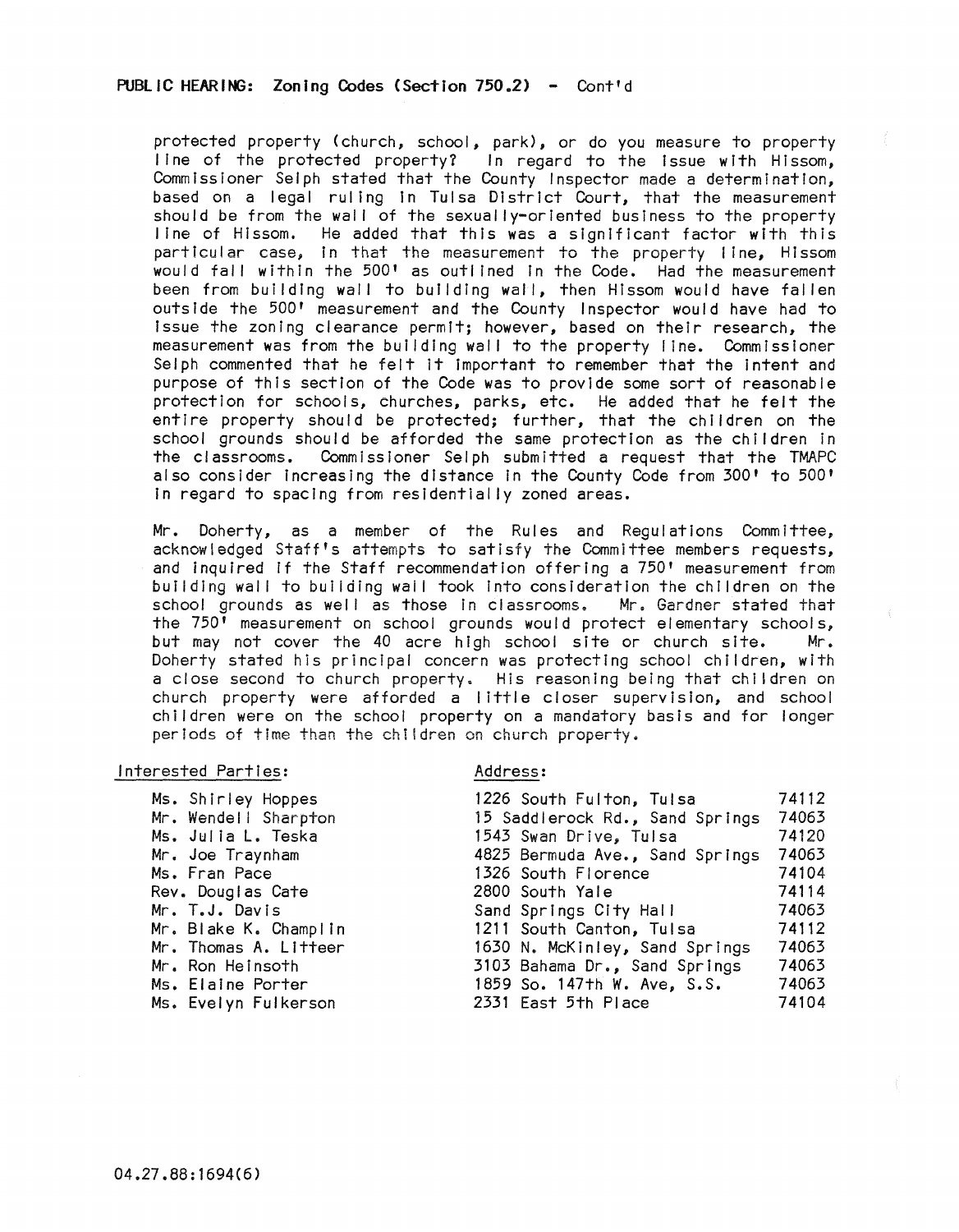Ms. Shirley Hoppes, representing the Mid-Tulsa Neighborhood Association, read a statement protesting sexually-oriented businesses, and commented that the impact of these businesses on the entire city should be considered, as well as the impact on the individual neighborhoods. Ms. Hoppes asked that the measurement be amended to the property line of the protected property, not the building wal I.

Mr. Wendell Sharpton, Superintendent of the Sand Springs Schools, spoke in support of measuring from the property line of school grounds at the greatest distance possible. His reasons for removing these kinds of businesses from school/church areas were: (1) Children cannot be kept In the schoolrooms all day; (2) schools are also used for night activities; and (3) schools from time to time expand their facilities, therefore, they need to protect the entire school grounds. He added that, from a need to protect the entire school grounds. community standpoint, the atmosphere or environment associated with a sexually-oriented business was such that school age children should be protected from exposure to these businesses. Mr. Sharpton pointed out that there were three schools In close proximity to the proposed sexually-oriented business In the Sand Springs area. He commented that It was his feeling that the Sand Springs residents were more concerned for the welfare of the children than for the operation of a sexually-oriented business. He reiterated that, on behalf of children, he thought action should be taken to prevent any kind of situation in close proximity to schools that could possibly expose children to such things as illicit types of activity, drug pushing, Immoral and Improper behavior, etc.

Ms. Julia Teska, Superintendent of the Hfssom Memorial Center, spoke in support of the position taken by Mr. Sharpton and others in the Sand Springs area protesting the operation of a sexually-oriented business in close proximity to Hlssom. Ms. Teska commented that some of the residents at Hlssom were there due to severe behavorlal problems, and the location of such a business near Hissom, would be in the nature of an "attractive nuisance". Ms. Teska pointed out that some of the residents at Hissom, although high functioning and ambulatory, were mentally retarded. Therefore, she had concerns that, should this business open across the street from Hlssom, It might encourage the participation of these young people at Hlssom In ways that would very unhealthy and potentially lethal to them, since the facility was adjacent to Highway 51, a very busy highway. For these reasons, Ms. Teska reiterated support of measuring to the property line. In response to Commissioner Selph, Ms. Teska confirmed the entire grounds at Hlssom were used for various Hissom activities.

Mr. Joe Traynham, representing the Fisher Baptist Church, agreed that the measurement should be taken from the sexually-oriented business to the property line of the school, church, park, etc. Mr. Traynham advised of his six year experience as Executive Director of the Tulsa Police & Fire Dept. Chaplaincy, which provided him an opportunity to obtain information and accounts from uniformed and undercover police officers dealing with sexually-oriented business. He commented that there was a lot more going on In and around sexually-oriented businesses than the average citizen was aware of.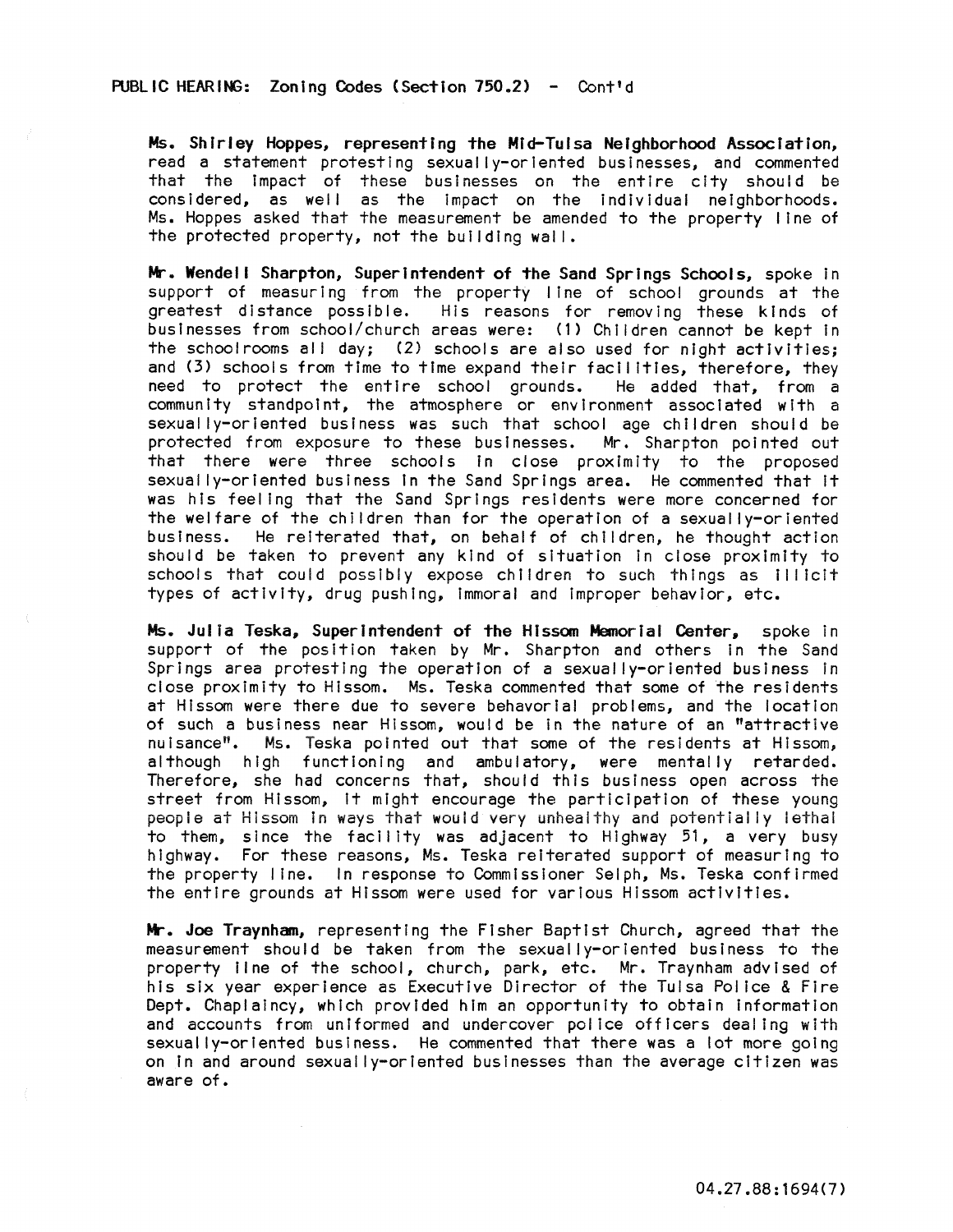PUBLIC HEARING: Zoning Codes (Section 750.2) - Cont'd

Ms. Fran Pace. District 4 Planning Team Chairman, commented that her concern was a little different than the residents In Sand Springs, as she lived in an older part of Tulsa. Ms. Pace stated concerns as to the distance protection offered to residents, and suggested the guidelines recently developed for Linear Development Areas might be offer a standard. She suggested 750' spacing from a residential, school and/or church area in order to make the Code more restrictive, without totally denying sexually-oriented businesses, as she felt the Code should accommodate citizen needs, and not necessarily these businesses.

Rev. Douglas Cate of Memorial Baptist Church requested the ordinance be Interpreted to measure to the property I ine of a church, school or parks. He added that his church was In close proximity to a sexually-oriented business and the problems with its exposure to children on the church<br>playground. In reply to Mr. Paddock, he confirmed the Broken Arrow In reply to Mr. Paddock, he confirmed the Broken Arrow Expressway did offer some type of barrier, but people coming to the church must pass by a sexually-oriented business.

Mr. T.J. Davis, Community Development Director for Sand Springs, presented a letter to the TMAPC from Mr. Loy Calhoun, City Manager. Mr. Calhoun's letter offered two options with regard to spacing, one option being to measure from property line to property line. The second option suggested measuring from "use area to use area, i.e. parking lot, play grounds, parks, etc.". In this regard. Mr. Calhoun suggested a uniform 1.000' In this regard, Mr. Calhoun suggested a uniform 1,000' separation distance between all other uses, I.e. other sexually-oriented business, parks, churches, schools and residential areas.

**Mr.** Blake Champlin requested the Commission consider placing a notification provision in Section 750.2 of the Code to require notice at the time of a permit application so as to advise the neighborhoods and citizens. Champl in agreed with the suggested 500' spacing from a residential area as the 300' spacing was not adequate. He stated concern in regard to the elimination of reference to private parks in the Code. Mr. Doherty and Commissioner Selph commented as to the problems of defining "private park" so that Legal Counsel could support It. Therefore, rather than jeopardize the entire ordinance at this time, it was agreed to address the issue of this particular definition at a later time.

Mr. Thomas Litteer, Pastor of the First Presbyterian Church, commented on the moral issues involved, and the fact that he felt these issues should not be sacrificed for monetary gain of some within the community.

Mr. Ron Heinsoth, Pastor of St. Andrew Lutheran Church, echoed comments made by others in support of measurement from building wall to the property I ine, which offered more protection for churches, schools, etc.

Ms. Elaine Porter submitted a petition supporting the request for measurement from property line to property line. Ms. Porter commented the petition also stated that the people utilizing church or school grounds should be as well protected as the people inside the structure. She further pointed out that the distance In rural areas had a greater Impact than the same distance In the city due to the sparse population.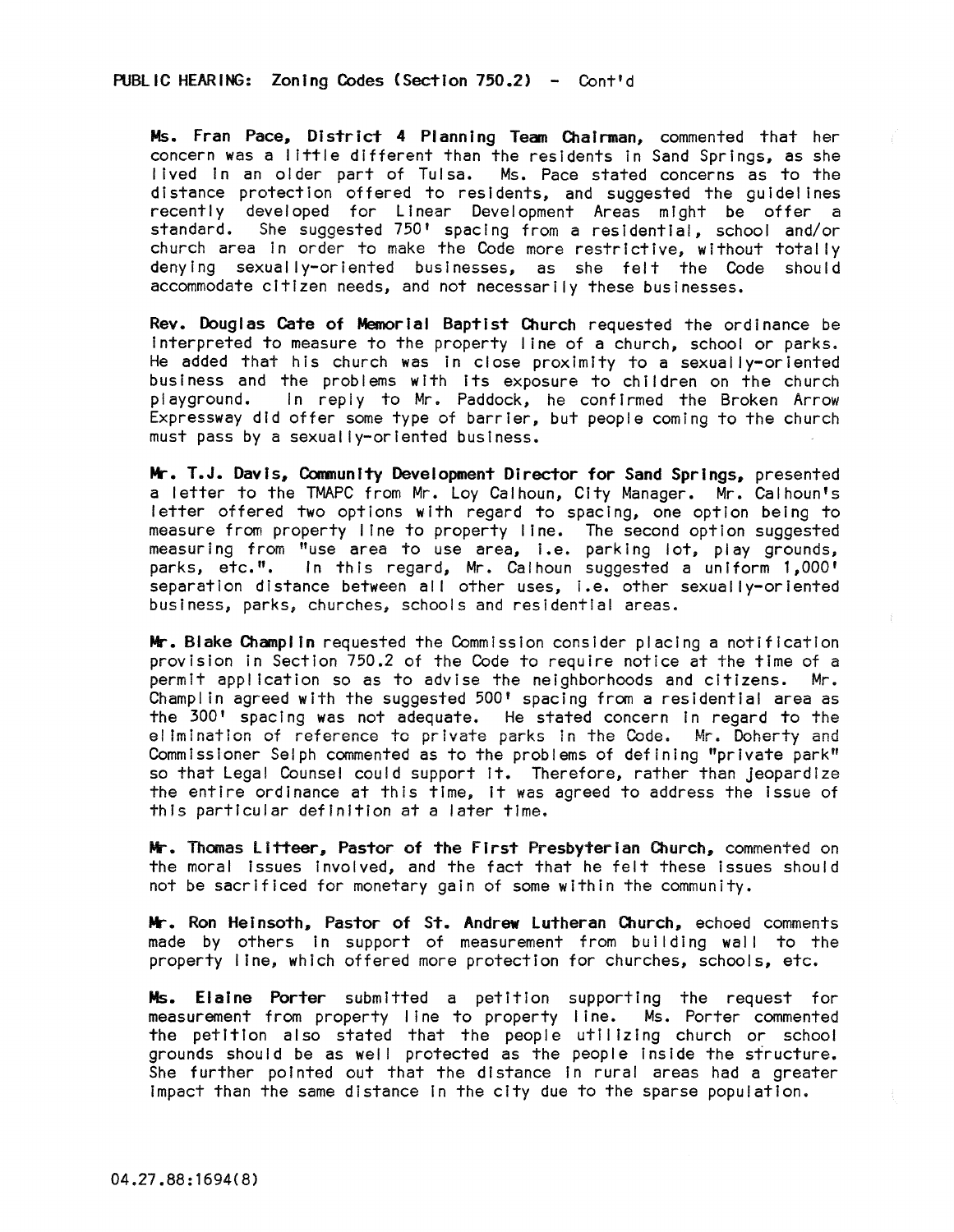Ms. Evelyn Fulkerson, Director of Kendall-Whittier Ministry, submitted and read a statement requesting measurement be taken from property line to property line. Ms. Fulkerson further pointed out that there currently was a sexually-oriented business In her neighborhood (Whittier Adult Book Store), and the structure and its parking lot was exposed to children who<br>had to walk to and from schools, libraries, parks, etc. Therefore, she had to walk to and from schools, libraries, parks, etc. requested the entire concept of 300' spacing be reconsidered. In reply to Ms. Wilson, Ms. Fulkerson pointed out that 500' spacing would still not protect the school age children In this area as the only route available for the children who lived north of the 1-244 Expressway to the Second Street Library was the overpass next to the adult bookstore.

# Review Session:

Mr. Doherty called on Ms. Paula Hubbard of Protective Inspections, and Inquired If, under current interpretations, the Broken Arrow Expressway<br>has been considered a buffer in determining distances for the has been considered a buffer<br>sexually-oriented-businesses. Ms. Ms. Hubbard stated she did not recall the expressways ever being considered as buffers, and she has been advised by the City Legal Department that they would not be considered under spacing limitations. Mr. Alan Jackere, City Legal Department, clarified that distance was measured from point to point regardless of what might lay In between, I.e. high-rise; expressway. Mr. Doherty further Inquired, If the amendment was approved for measuring to the property line, and the sexually-oriented business in close proximity to the church then fell with in the 300' measurement, thereby making the distance nonconforming, what would be the legal position of the sexually-oriented business. Mr. Jackere explained that they would have five years to comply with the new regulation if they were nonconforming.

In regard to the appeal process, Mr. Doherty inquired as to whom the appeal was made; Mr. Jackere advised It would be to the BOA. Ms. Hubbard confirmed that no notice was given to property owners at the time of permitting, and Mr. Jackere clarified that Legal has taken the position of "constructive notice" which means that when a property owner becomes aware, or should have become aware, they then have ten days in which to appeal.

Ms. Wilson inquired as to the number of permits issued in the City for sexually-oriented businesses. Ms. Hubbard stated there were approximately 11 permits issued. Mr. Gardner advised Staff had a map available which indicated about 15 sexually-oriented businesses within the City, some of which were under appeal as not meeting the Code. Mr. Ricky Jones reviewed the map survey prepared by INCOG of the sexually-oriented business locations in the City, as well as the protected properties (churches, schools, parks) in these areas. Mr. Jones explained that the base map survey was not an official document, but was based on information gained from the phone books, personal know/edge, past BOA cases, and Staff field checks. Mr. Woodard Inquired as to the hours of operation permitted for the types of businesses. Ms. Hubbard advised they were permitted to be open 24 hours a day, seven days a week.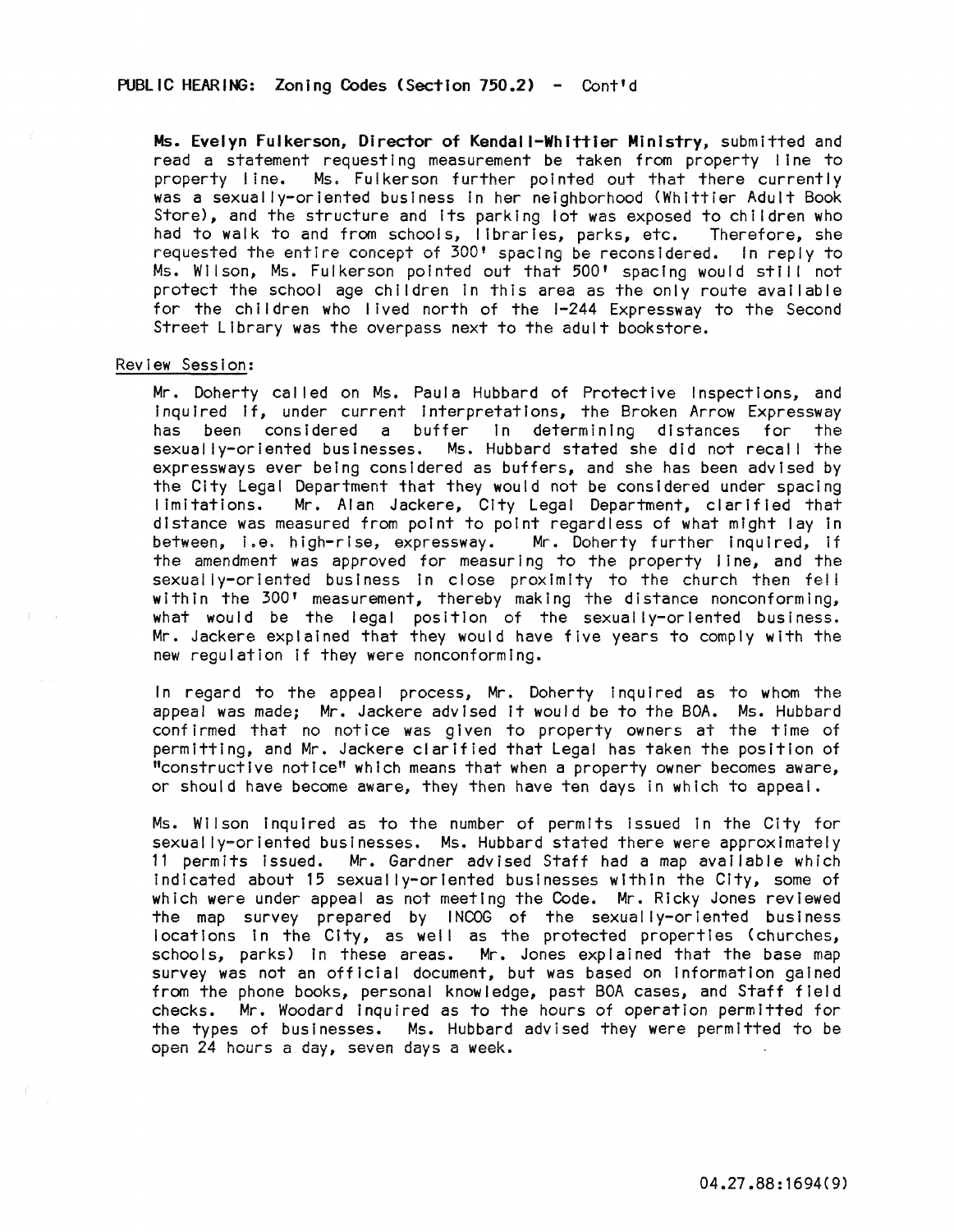After reviewing the draft alternatives, Mr. Doherty commented that the wording suggested by the City Legal Department was essentially the suggested wording of the Rules and Regulations Committee, and offered a clearer definition. Therefore, he suggested proceeding with the County Code amendments first, and then go to the City Code amendments, since the most critical Issue appeared to be within the County. There was no objection from the Commission.

Mr. Carnes Inquired of Legal Counsel If It might be easier to enforce If the City and the County had the same ordinance. Mr. Jackere stated that, since the Codes were enforced by two separate agencies, he did not see<br>where it might be any easier with the same ordinance. Mr. Carnes where it might be any easier with the same ordinance. commented he could see the County needing more spacing than 1,000', due to the amounts of open space Involved that the City does not have. Comm issioner Selph commented he would like to see some consistency, if possible, between the City and County Codes. However, as far as spacing was concerned, he commented he would like 1,320' spacing in the County, but he had been advised by Legal that this amount might get Into prohibition by ordinance and he did not want to risk the entire ordinance<br>for this one cause. In response to this issue. Mr. Jackere and Mr. In response to this issue, Mr. Jackere and Mr. Gardner agreed that there was a risk of losing the ordinance should there be too much of an Increase In distance to potentially eliminate locations for sexually-oriented businesses.

Mr. Coutant commented that he preferred proceeding with both Codes today, and added that he did not think it was necessarily true that County Zoning Code was applicable to just a rural setting, or that the City Zoning Code was applicable to just an urban setting. Therefore, he felt Inclined to make both Codes the same. Mr. Doherty agreed that there were some areas In the County developed to urban standards and small areas of the City stili rural. However, he felt It a safe assertion that, by and large, County development was less dense than In the City, and for this reason, a negative impact from development was felt to a greater distance in the more sparsely populated areas than urban areas.

Mr. Doherty requested a legal Interpretation as to the difference between property line and lot line. Mr. Jackere commented that he was not sure he could give a definition of property line, and suggested the TMAPC put a definition in the Code of what they mean by property line, i.e. all of the property owned by a church. irrespective of platted lot lines. Mr. property owned by a church, irrespective of platted lot lines. Jackere stated that there could be different definitions as it could depend on the circumstances. Mr. Frank referred to the definition of "lot, lot line, and lots of record" presently In the Code, but noted there was no definition of property line. Mr. Frank concurred that, should the Commission proceed with using property line, then they would have to define it in the Code. Therefore, Mr. Doherty suggested the simplest approach would be to use the phrase "lot line". Discussion continued on how best to proceed with the issue of lot Ilne(s).

Mr. Carnes made a motion, In regard to the County Zoning Code, for a 500' distance from the building line to the outer limits of the lots or property line, which would be defined at a later time. Mr. Doherty stated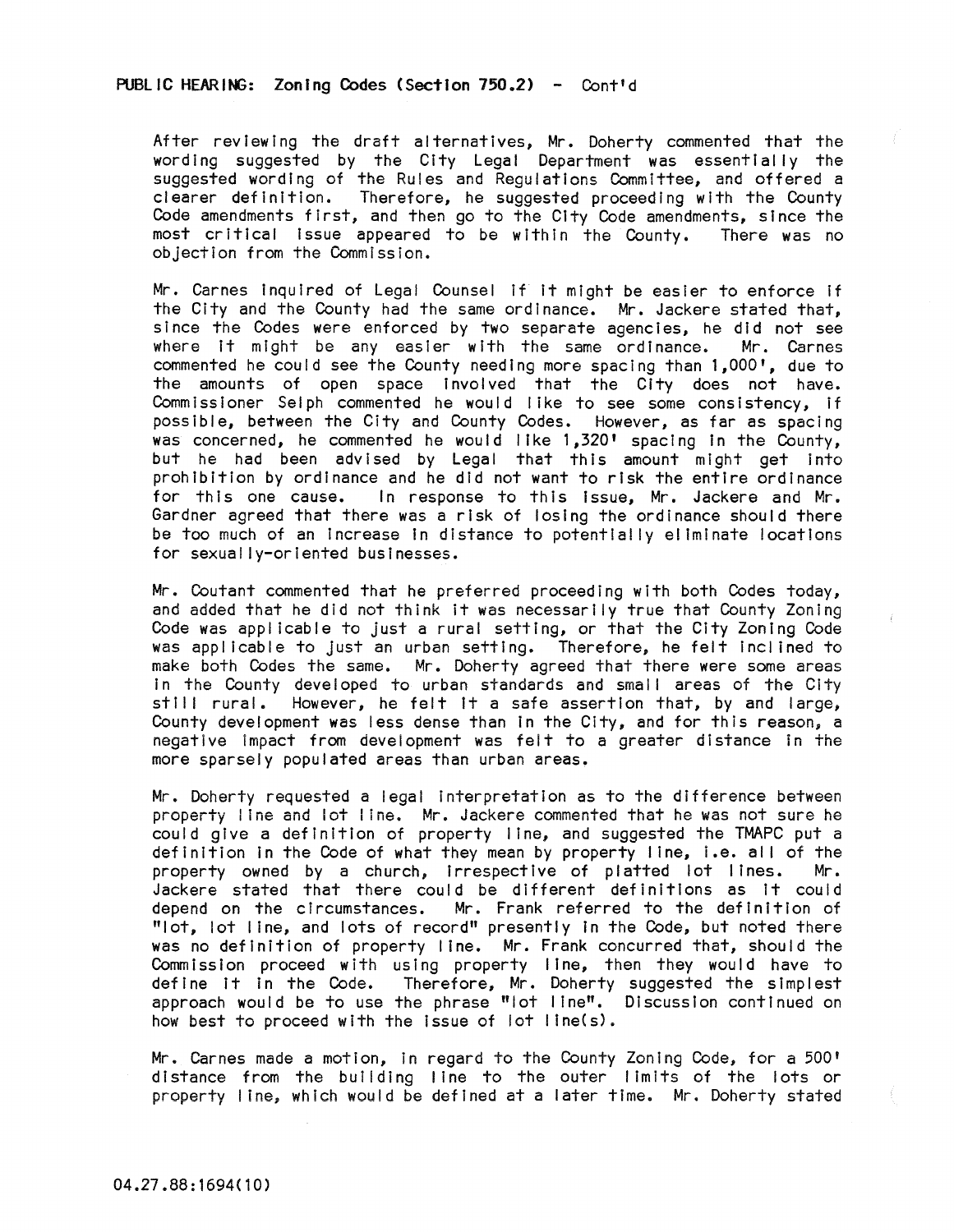# PUBLIC HEARING: Zoning Codes (Section 750.2) - Cont'd

having a problem with the 500' distance In the County, as the County had different enforcement mechanisms. Therefore, he had no problem with having the spacing dIfferent; however, he stated a preference for having the text the same as the City Code. Mr. Doherty moved to amend Mr. Carnes' motion to approve the Staff recommendation for the County Zoning Code with the following modifications in Section 750.2: Paragraph A, the 1,000' be changed to 1,320' (spacing between sexually-oriented businesses); and 750' spacing for Paragraphs B - E (spacing from a sexually-oriented business to a church, school, park, or residential areas, respectively). Mr. Doherty's motion Included references to property line be changed to lot line, In accordance to Staff's recommendatIon. Mr. Doherty commented the basis for his suggested spacing was that he was familiar with the unincorporated areas in the County, and the 1,320' spacing (1/4 mile) was a clean, concise measurement; the 750' feet could be, perhaps, arbitrary. Mr. Carnes stated he would be voting In favor of the amended motion.

Ms. Wilson pointed out that the 1,320' distance was also used In the Code for group homes, and she inquired as to any justification for this measurement in the City. Mr. Jackere advised that when the Commission makes a determination as to distances, this determination should be based on studies when dealing in the First Amendment area. He added that studies should be made to not only assure that the distance would, in fact, protect what the Commission was wanting to protect, but should also consider the impact of that distance on the availability of locations. Mr. Paddock Inquired If the distances used In the present Code were based on the kinds of evidence or Information referred to by Mr. Jackere. Mr. Jackere confirmed that the present Code was based on some study and/or evidence with which the Courts, apparently, have agreed so far.

Mr. Paddock remarked that present Code, when referring to distances from a park and/or residentially zoned area, appeared to be using the perimeter of a property line, but In cases referring to a building, it appeared to be from building to building. Commissioner Selph agreed the references should be consistent. Ms. Wilson suggested language be added to clarify where the measurement is to be made on a sexually-oriented business to a church, school, etc. Legal Counsel advIsed that the wording used should be consistent. Mr. Gardner suggested deleting the paragraph referenCing measurement and repeating It each time In the categories for church, school, etc. Mr. Paddock stated a rei uctance to changing the footage and he did not see a need to increase distance, and if the determination was to go to lot Ilne(s) then that, In Itself, would Increase the distance. Therefore, he would be voting against the motion to amend.

# TMAPC ACT ION: 8 members present

On MOTION of DOHERTY, the TMAPC voted 6-2-0 (Carnes, Coutant, Doherty, Draughon, Selph, Woodard, "aye"; Paddock, Wilson, "nay"; no "abstentions"; Crawford, Harris, Kempe, Parmele, "absent") to AMEND the the Motion as made by Mr. Carnes (500' distance from the building line to the outer I imits of the lots or property line, which would be defined at a later time. )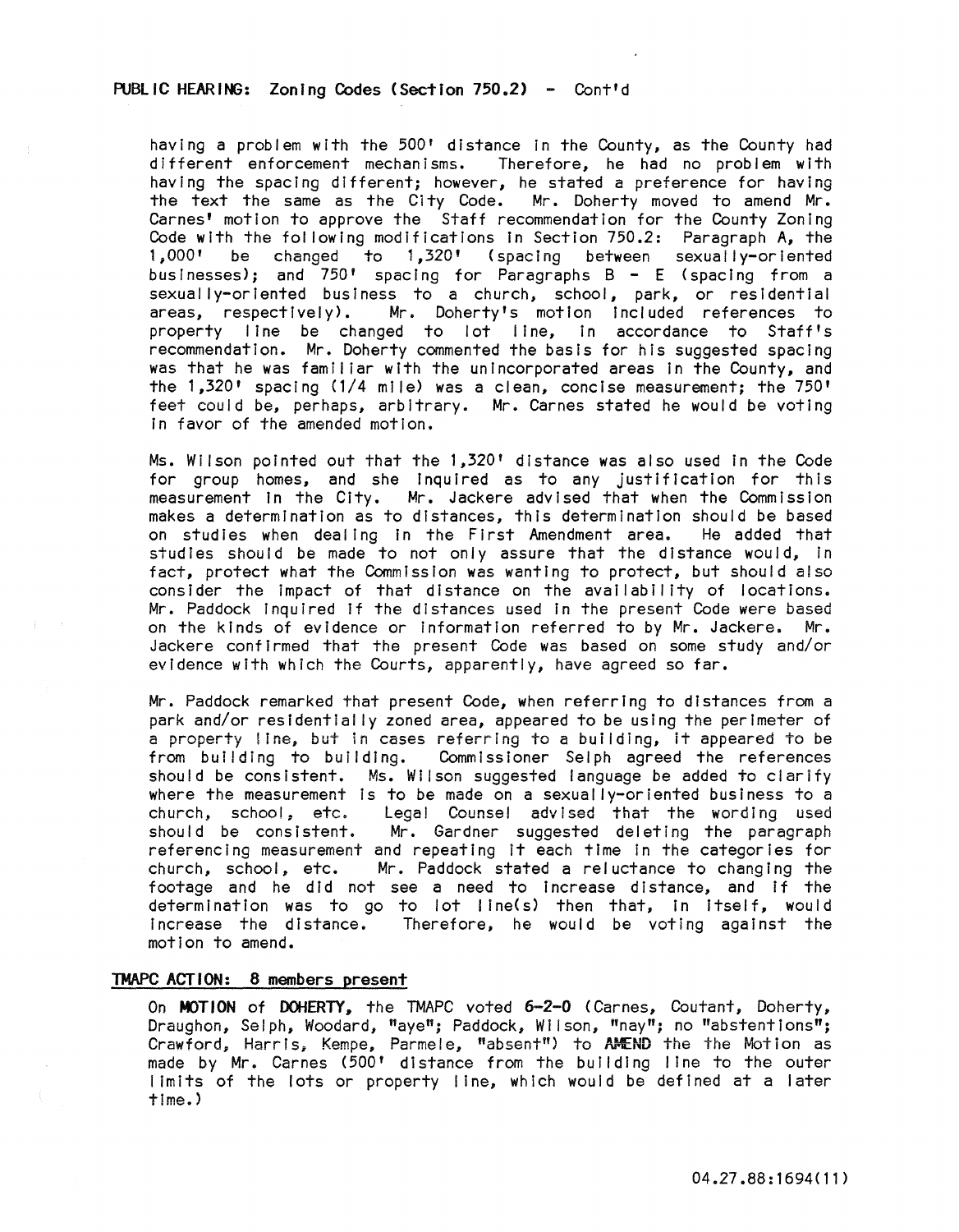Discussion continued on the amended motion presented by Mr. Doherty. Mr. Jackere suggested that before the TMAPC vote, they make a clearer determination as to what they mean by lot line or Jot Jines. Mr. Carnes commented that his original motion, which was amended to Mr. Doherty's distance figures, was to vote only on the distance measurements in the County from the perimeter property line of the continuous lots, and the determination as to lot line/property line would be clarified at a later time. Mr. Coutant stated he felt that, If this Issue was to be resolved today, then the Commission needed to deal with specific language for the proposed new ordinance. Mr. Doherty clarified that his motion was to .<br>present to the County the Staff Alternative dated 4/27/88, with modifications to the distance figures. He agreed that the substance of the spacing needed to be resolved and a specific draft and language should be decided. At this point, Mr. Carnes withdrew his motion; thereby making any amendments to that motion moot.

After further discussion, Mr. Doherty moved to recommend to the County Commission an amendment to Section 750.2 per Staff Alternative dated 4/2788, with the fol lowing modifications: 1,320' spacing between sexually-oriented businesses; and  $750'$  spacing for Paragraphs B - E (spacing from a sexually-oriented business to a church, school, park, or residential areas, respectively. Mr. Doherty also incuded in his motion adding the fol lowing language to clarify the methods of measurement:

- A) Distance I Imitation shall be measured from the nearest point of the wall of a building or portion of a building In which a sexually-oriented business is conducted, to the wall of a building or portion of a building In which another sexually-oriented business is conducted;
- B) Distance limitation shall be measured from the nearest point of the wall of a building or portion of a building in which a sexually-oriented business is conducted, to the nearest point on the lot line of a property containing a church;
- C) Distance limitation shall be measured from the nearest point of the wall of a building or portion of a building in which a sexually-oriented business is conducted, to the nearest point on the lot line of a property containing a school;
- D) Distance limitation shall be measured from the nearest point of the wall of a buIlding or portion of a building in which a sexually-oriented business is conducted, to the nearest point on the lot line of a property containing a park;
- E) Distance limitation shall be measured from the nearest point of the wall of a building or portion of a building in which a sexually-oriented business Is conducted, to the nearest point on the residentially zoned area.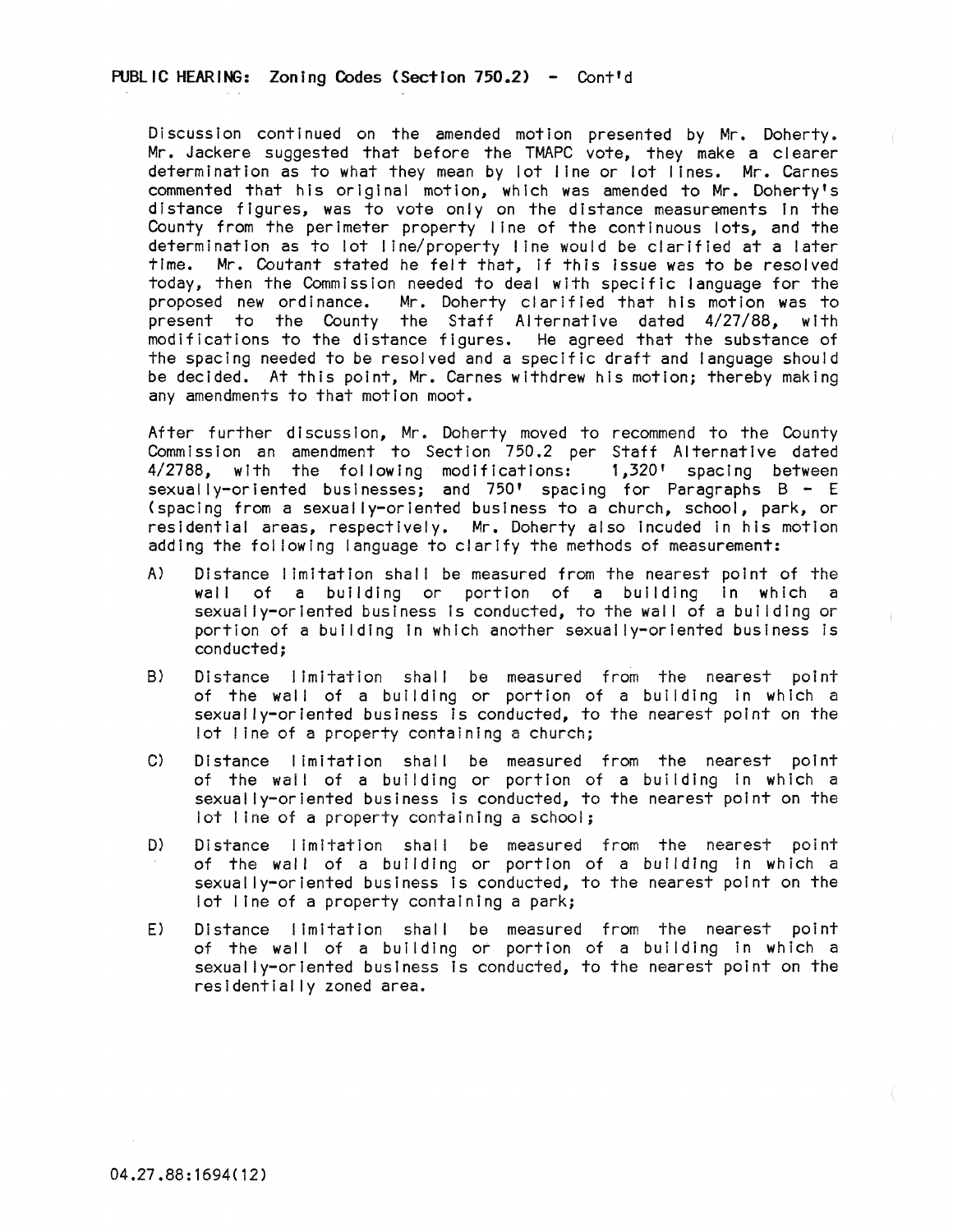# PUBLIC HEARING: Zoning Codes (Section 750.2) - Cont'd

Mr. Doherty requested Staff's assistance In defining lot I lne. Mr. Gardner suggested the wording "...to the nearest point on the lot line or lot lines of contiguous lots containing a church, school, park, etc." Commissioner Selph pointed out that the original language suggested by the Rules and Regulations had In parentheses wording which designated abutting property utilized for the associated church or school functions, and suggested using this wording. After a legal determination that "abutting" and "contiguous" were synonymous as used in the Codes, Mr. Doherty amended<br>his motion to include the wording mentioned by Commissioner Selph. Mr. his motion to include the wording mentioned by Commissioner Selph. Jackere stated he would review the final language proposed by the TMAPC to determine If the language was clear based on Court decisions.

Discussion continued on the motion as to property/lot line. Mr. Doherty confirmed that his motion Included the reference to exclusion of expressway right-of-way in regard to the residential classification. Mr. Coutant commented as to his concern with the distances suggested by Mr. Doherty. Therefore, he moved to amend Mr. Doherty's motion to set the distance figures as originally recommended In Staff's alternative, except to Increase 300' to 500' for residentially zoned areas In the County, I.e. 1,000' between sexually-oriented businesses, and 500' for church, school,<br>park, and residential areas. The Commission continued discussion on The Commission continued discussion on amending the motion, and Mr. Jackere pointed out that setting the spacing for group homes did not involve a First Amendment issue, as does the suggestion for 1,320' for a sexually-oriented business In the County.

### TMAPC ACT ION: 8 members present

On MOTION of COUTANT, the TMAPC voted 5-2-0 (Coutant, Draughon, Paddock, Wilson, Woodard, "aye"; Doherty, Selph, "nay"; no "abstentions"; Carnes, Crawford, Harris, Kempe, Parmele, "absent") to AMEND the the Motion as made by Mr. Doherty (stated on the previous page).

Mr. Doherty observed that County Commissioner Selph and he, as the county appointee to the TMAPC, had both voted against the motion to amend the distances to a lesser amount. He added that Mr. Carnes, the other county appointee to the Commission, had also voiced support of the greater distances in the County. Mr. Paddock confirmed this would be noted and reflected In the record so as to Inform the County Commissioners. Commissioner Selph concurred that he would have preferred to see increased spacing In the County.

Mr. Paddock asked Staff as to their reasons for differentiating the spacing In their recommendations for residentially zoned areas (300' for the City; 500' for County). Mr. Gardner stated that when dealing with the urbanized setting In a city, you would eliminate most of the eligible sites if the distance was increased to 500', and this could be interpreted<br>as exclusionary. After discussion as to the final language, per Mr. After discussion as to the final language, per Mr. Doherty's suggested motion, Mr. Gardner stated that Staff would bring a final draft to the Rules and Regulations Committee next week for a quick review and then place on the TMAPC agenda for a final review.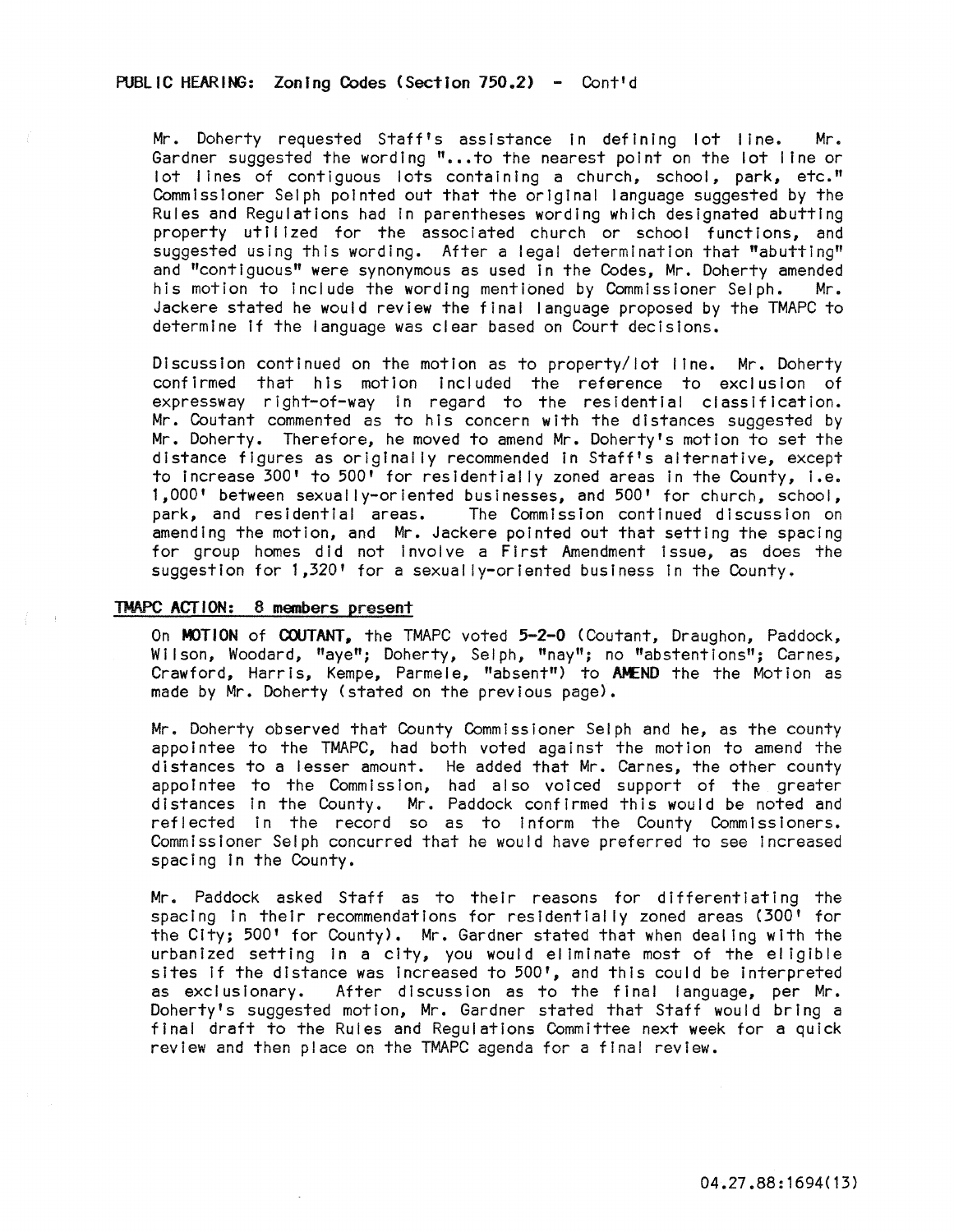# TMAPC ACTION: 7 members present

On MOTION of DOHERTY. the TMAPC voted 7-0-0 (Coutant, Doherty, Draughon, Paddock, Selph, Wilson, Woodard, "aye"; no "nays"; no "abstentions"; Carnes, Crawford, Harris, Kempe, Parmele, "absent") to APPROVE the Amendments to the Tulsa County Zoning Code, Section 750.2, relating to sexually-oriented businesses, as recommended by Staff, and to include modifications to paragraphs  $A - E$ , as follows:

"No person shall exercise supervisory control, manage, operate, cause the establishment or permit the establishment of any of the sexually-oriented businesses as defined in Section 750.1, in an area zoned other than CS, CG, and/or CH. In addition, no person shall exercise supervisory control, manage, operate, cause the establishment or permit the establishment of any of the sexually-oriented businesses, as defined in Section 750.1, to be located closer than:

- A. 1,000 feet from any other sexually-oriented business, as measured from the nearest point of the wall of a building or portion of a building in which a sexually-oriented business Is conducted, to the wall of a building or portion of a building in which another sexually-oriented business is conducted;
- B. 500 feet from a church which includes all abutting property utilized for church and associated church functions, as measured from the nearest point of the wall of a building or portion of a building in which a sexually-oriented business is conducted, to the nearest point on the lot line of a lot(s) containing the church;
- C. 500 feet from a school of the type which offers a compulsory education curriculum, which includes all abutting property utilized for school and associated school functions, as measured from the nearest point of the wall of a building or portion of a building in which a sexually-oriented business is conducted, to the nearest point on the lot line of a lot(s) containing the school;
- D. 500 feet from a public park, as measured from the nearest point of the wall of a building or portion of a building in which a sexually-oriented business Is conducted, to the nearest point on the lot line of a lot(s) containing the park;
- E. 500 feet from a residential area, as measured from the nearest point of the wall of a building or portion of a building In which a sexually-oriented business is conducted, to the nearest point on an AG-R or R Zoning District boundary I ine, excluding expressway right-of-way zoned In a residential classification.

Provided further that the Board of Adjustment may permit by special exception sexually-oriented businesses, as defined In Section 750.1 In an IL, 1M or IH District, subject to the distance I imitations set forth herein.

The establishment of a sexually-oriented business shall include the opening of such business as a new business, the relocation of such business, the enlargement of such business In either scope or area, or the conversion of an existing business location to any of the uses described In Section 750.1."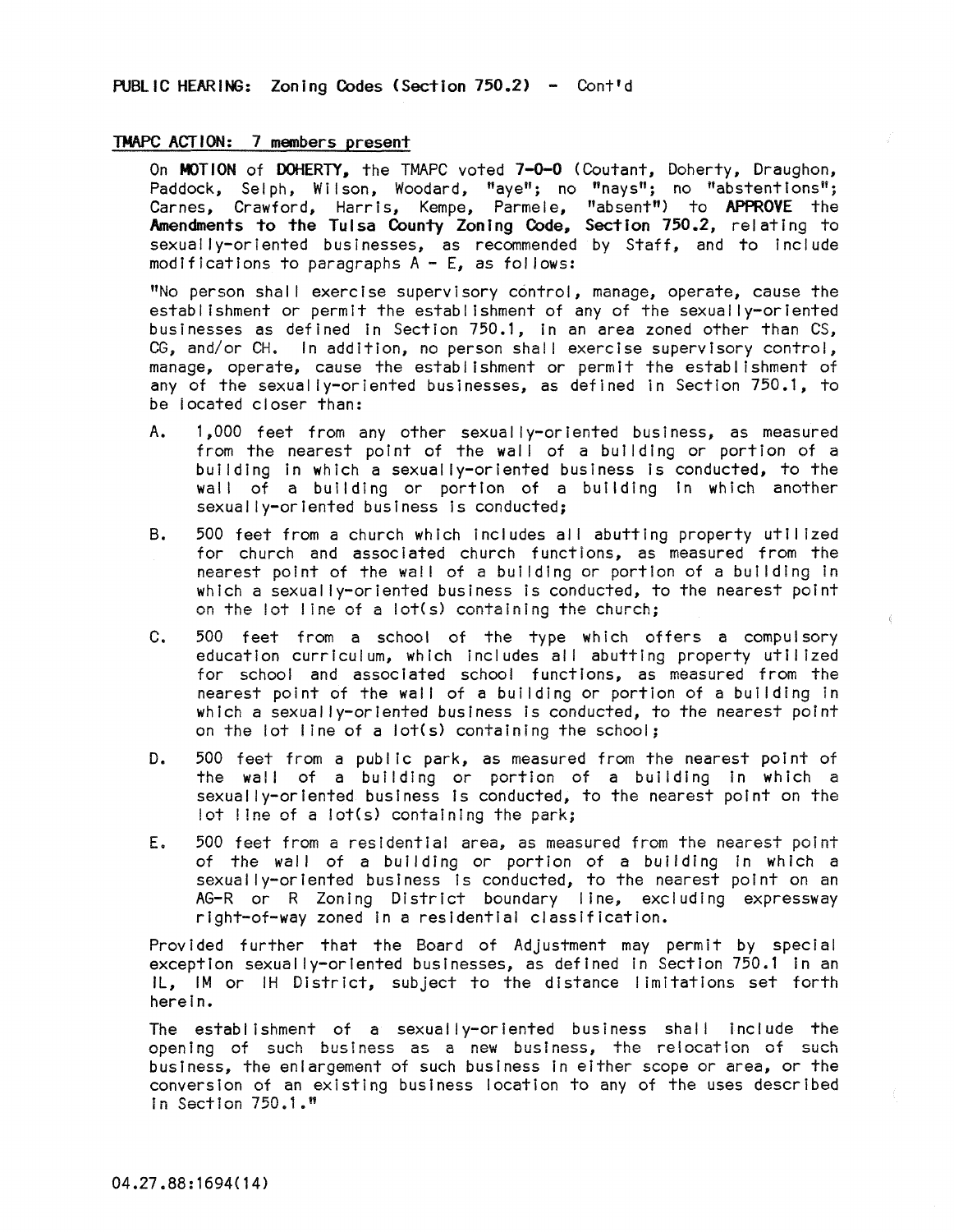# Additional Comments & Discussion:

Mr. Paddock confirmed that this action also Included the deletion of the definition of private parks. Mr. Doherty noted that his motion was for Staff's drafted alternative, which had already deleted private parks. The consensus of the TMAPC was to review the final drafted language of the County Code for the consideration of the Rules & Regulations Committee, and also to place on the TMAPC agenda for consideration.

Mr. Doherty made a motion to amend the Tulsa City Zoning Code as recommended In the Staff alternative #1, with the same modifications to the language so as to be identical to that of the County Code, just approved, except that the spacing for residentially zoned areas shall remain at 300', and include the proposed definition for public park.

# TMAPC ACTION: 7 members present

On MOTION of DOHERTY, the TMAPC voted 7-0-0 (Coutant, Doherty, Draughon, Paddock, Selph, Wilson, Woodard, "aye"; no "nays"; no "abstentions"; Carnes, Crawford, Harris, Kempe, Parmele, "absent") to APPROVE the Amendments to the City of Tulsa Zoning Code, Section 750.2, relating to sexually-oriented businesses, as recommended by Staff, and amended to reflect the same basic language as just approved for the County Code, EXCEPT to maintain the 300<sup>t</sup> spacing measurement for residentially zoned areas.

The TMAPC also requested the same procedure for review of this final draft on May 4, 1988 as recommended for the draft of the County Code.

There being no further business, the ChaIrman declared the meeting adjourned at  $5:02$  p.m.

Date Approved May 11, 1988

ATTEST: Secretary